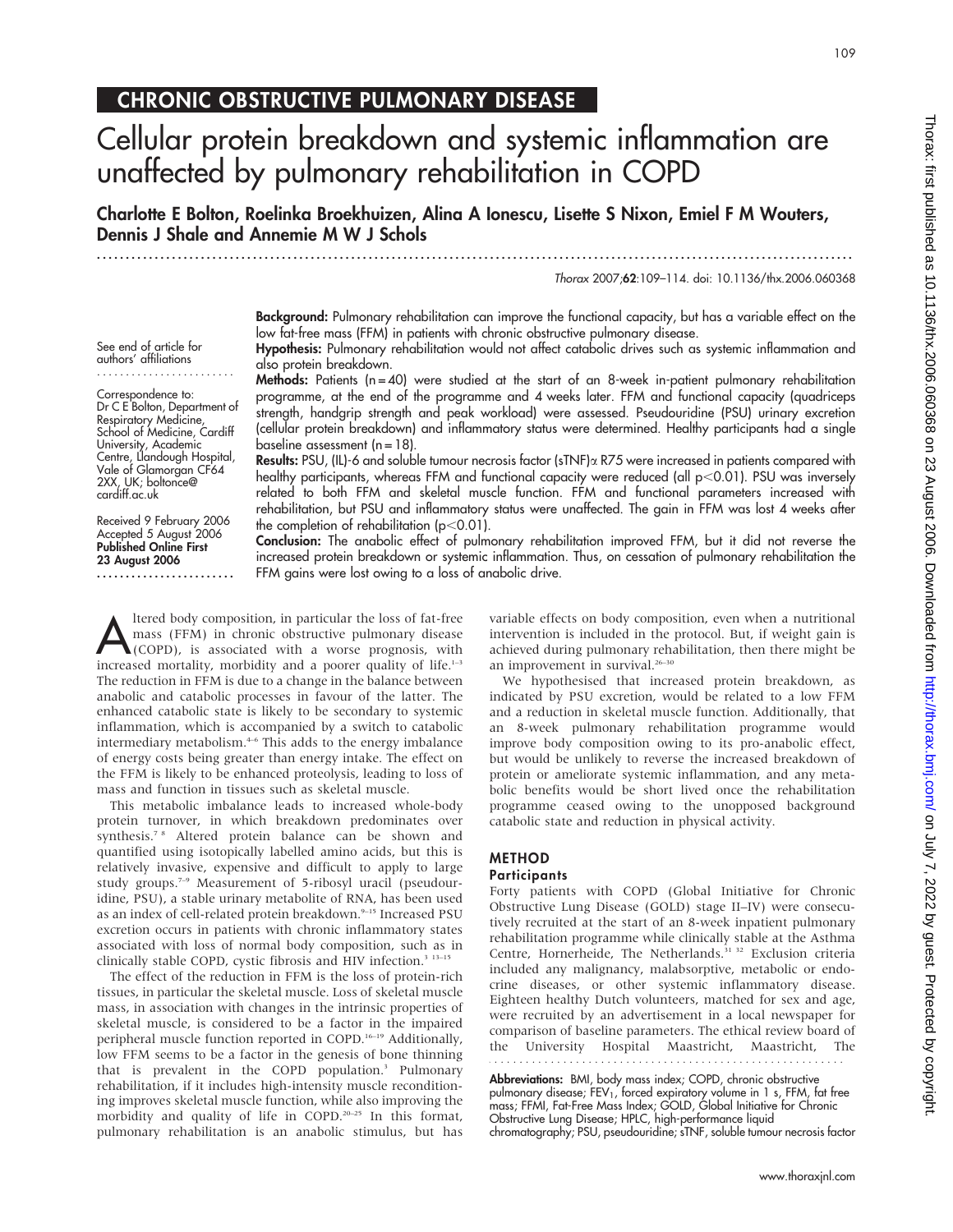Netherlands, approved the study and all participants gave written informed consent.

#### Pulmonary rehabilitation

The 8-week inpatient pulmonary rehabilitation programme consisted of both physical and educational components relating to COPD and its management.<sup>28</sup> Five days a week, a combined endurance and strength exercise training was followed, consisting of 20 min (twice a day) of submaximal cycle ergometry, 20 min of treadmill exercise, 30 min of gymnastics and one session of unsupported arm exercise training  $(10\times1$  min of exercise, interspersed with 1 min of rest). The submaximal cycle ergometry was started at 50% of peak workload, but exercise intensity was increased as they progressed, under the supervision of an exercise physiotherapist. During the rehabilitation programme, patients received maintenance respiratory drugs. Liquid nutritional supplementation (Respifor, Nutricia, Zeetermeer, The Netherlands) was given three times daily (total 564 kcal/day) to patients ( $n = 20$ ) who had either a low FFM index (FFMI), with recent weight loss ( $>5\%$  body weight in preceding 3 months or  $>10\%$  in 6 months) or with a low body mass index (BMI; weight (kg)/height<sup>2</sup> (m<sup>2</sup>);  $\langle 21 \text{ kg/m}^2$ ). Nutritional supplementation was continued on completion of the rehabilitation programme in these patients.

The following parameters were determined at baseline and after 8 weeks of rehabilitation.

#### Lung function

The forced expiratory volume in 1 s ( $FEV<sub>1</sub>$ ), forced vital capacity (FVC) and their ratio (FEV $_1$ /FVC) were assessed using a spirometer (Masterlab, Jaeger, Wu¨rzburg, Germany) at baseline and in patients postbronchodilator (15 min after inhalation of  $\beta$ -agonists via a metered-dose inhaler). Patients were classified according to the GOLD criteria.<sup>32</sup>

#### Urinary sampling and PSU analysis

A fasting spot urinary sample was collected early morning, before exercise. PSU and creatinine were measured simultaneously by high-performance liquid chromatography (HPLC) using a Hypersil ODS column, pH 6.1, flow rate 1 ml/min, at room temperature.<sup>33</sup> Peaks were detected by a spectrophotometric detector set to  $\lambda$ 260 nm, with a retention time of approximately 4.5 min for PSU and 6 min for creatinine. Standard PSU (PYA11080, Berry & Associates, Dexter, MI, USA) and creatinine (C480, Sigma, St Louis, MO, USA) in HPLC grade water were used for standard curves from 0.6 to 80 µmol and 0.033 to 4.4 mmol, respectively. The sample urine (1 ml) was filtered through an Acrodisc (13 mm diameter, 0.45 µm pore size) and diluted 1:20 with HPLC grade water before analysis and concentrations for each sample derived from the standard curves. All samples were analysed in duplicate.

PSU was standardised for creatinine concentration to allow for dilutional effect (µmol/mmol creatinine). In addition, when assessing the relationship of muscle function to PSU, to allow for the differences in the actively metabolising FFM, PSU was also expressed as a ratio to FFM:  $PSU/FFM$  ( $\mu$ mol/mmol creatinine/kg FFM).<sup>3 15</sup>

#### Body composition

Height and weight were measured to determine BMI. FFM was measured using single-frequency (50 kHz) bioelectrical impedance analysis (BIA, Xitron Technologies, San Diego, California, USA), with participants in a supine position. Using the COPD-specific equation, the FFM was determined and from this, a height-squared FFMI was calculated.<sup>34</sup> A low FFMI was classified as an FFMI <15 kg/m<sup>2</sup> (women) and <16 kg/m<sup>2</sup>  $(men).$ <sup>16</sup>

### Blood sampling

Interleukin (IL)6 and tumour necrosis factor  $(TNF)\alpha$ (Quantikine, R&D Systems, Minnesota, USA) were determined using ELISA from a fasting venous blood sample before exercise with a lower detection of 0.039 pg/ml for IL6 and 0.5 pg/ml for total TNFa. Soluble TNF (sTNF) receptor 55 and sTNF receptor 75 were measured using ELISA, as described previously.35

#### Functional capacity

#### Bicycle ergometry test

Using an electromagnetic braked ergometer (Corival 400, Lode, Groningen, The Netherlands), incremental ergometry to investigate the maximal exercise capacity was performed. After 2 min of resting followed by 1 min of unloaded cycling, the power was increased every minute by 10 W,<sup>36</sup> and peak workload was determined.

#### Skeletal muscle strength

Isokinetic quadriceps strength of the dominant leg of the patients was measured using a Biodex dynamometer (Biodex Corporation, Shirley, New York, USA).<sup>29</sup> The highest peak torque from 15 successive volitional maximal contractions at an angular velocity of 90˚/s was recorded. Skeletal muscle function of the upper limb was assessed using the mean of three measurements on the Harpenden handgrip dynamometer (Yamar, Preston, Jackson, Michigan, USA.).<sup>28</sup> All measures were made after familiarisation to prevent any learning effect.

Measurements of plasma cytokines, body composition and urinary PSU, but not muscle function, were also repeated at 12 weeks (4 weeks after the completion of rehabilitation).

#### **Statistics**

Data analysis was performed by SPSS V.11.0 for Windows. Results are the geometric (for non-normally distributed data such as PSU and the inflammatory mediators) or arithmetric mean and standard deviation (SD). Analyses included the  $\chi^2$ test, independent t test, paired t test, one-way analysis of variance with a retrospctive Tukey's test and Pearson's correlation. Parameters such as PSU are  $log_{10}$  transformed in order to convert to normally distributed data and subsequently perform the parametric Pearson's correlation;  $p<0.05$  was considered significant.

#### RESULTS

#### Comparisons between the whole patient group and healthy participants

#### Functional and nutritional assessment

Of the 40 patients, 29 were male, and 14 of 18 healthy participants were male;  $\chi^2$  test, p>0.05. The mean (SD) age was 62.1 (8.7) years and their  $FEV_1$  1 (0.43) l, with 36.7 (15.6)% predicted. The distribution of patients according to the GOLD classification was: stage II, 10; stage III, 11; and stage IV, 19. A total of 20 patients had a low FFMI and 20 a normal FFMI. In the healthy subjects,  $FEV_1$  was 3.26 (0.58) l, 106.3 (16.4)% predicted and the mean (SD) age was 60.9 (3.5) years. Eight patients were receiving long-term low-dose oral corticosteroids. Other drugs included inhaled corticosteroids  $(n = 30)$ , oral theophyllines ( $n = 15$ ) and mucolytics ( $n = 24$ ), and most were taking either  $\beta_2$  agonists or ipratropium bromide.

Excretion of PSU was greater in patients,  $44.48$  (1.35)  $\mu$ mol/ mmol creatinine, than in healthy participants, 35.89  $(1.19)$  µmol/mmol,  $p<0.001$  (table 1). BMI and FFM were greater in healthy participants than in patients, both  $p<0.001$ (table 1).  $Log_{10}$  PSU and FFM were inversely related in the patients group  $(r = -0.462, p = 0.003)$ , but not in healthy participants  $(r = -0.429, p = 0.08;$  fig 1). There were no differences in the PSU,  $p = 0.8$ , or PSU/FFM,  $p = 0.7$ , between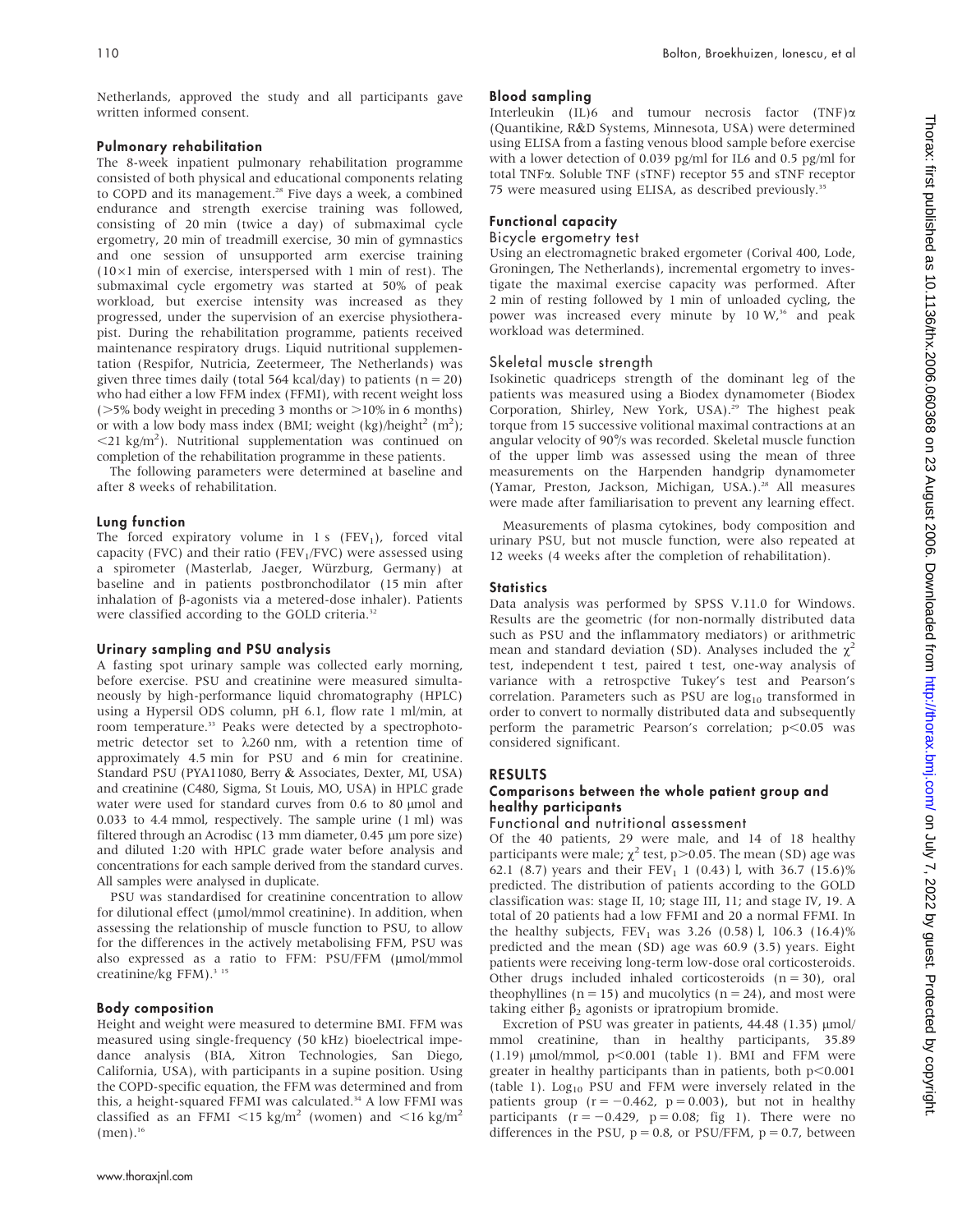

Figure 1 Relationship of fat-free mass (FFM) to log<sub>10</sub> pseudouridine (PSU) in participants at baseline. COPD, chronic obstructive pulmonary disease.

the subgroups of patients on the basis of their GOLD stage, and neither  $log_{10}$  PSU or  $log_{10}$  PSU/FFM were related to FEV<sub>1</sub> (1 or % predicted; data not shown).

Handgrip, quadriceps muscle force and maximum peak workload were reduced in the patients (table 1). The  $log_{10}$ PSU/FFM was related to quadriceps strength  $(r = -0.771$ , p $0.001$ ; fig 2), handgrip force (r = -0.654, p $0.001$ ) and peak workload ( $r = -0.358$ ,  $p = 0.02$ ), in the patient group. In addition,  $log_{10}$  PSU was related to quadriceps strength  $(r = -0.706, p<0.001)$ , handgrip force  $(r = -0.515, p = 0.001)$ and peak workload ( $r = -0.313$ ,  $p = 0.042$ ). Similar patterns of  $log_{10}$  PSU/FFM and functional status were seen in healthy participants  $(r = -0.656, -0.82, -0.624$  respectively, all  $p<0.01$ ).

Table 1 Baseline body composition, pseudouridine,

| <b>Rable 1</b> Daseline boay composition, pseudourialitie,<br>functional status and inflammatory status of the participants |                     |                             |         |
|-----------------------------------------------------------------------------------------------------------------------------|---------------------|-----------------------------|---------|
|                                                                                                                             | Healthy<br>$n = 18$ | <b>Patients</b><br>$n = 40$ | p Value |
| BMI $(kq/m2)$                                                                                                               | 25.8(2.9)           | 22.4(3.8)                   | < 0.001 |
| $FFM$ ( $kg$ )                                                                                                              | 61.9(11.3)          | 46 (7.7)                    | < 0.001 |
| $FM$ ( $kg$ )                                                                                                               | 16.1(7.9)           | 18.8(7.1)                   | 0.2     |
| PSU * (umol/mmol<br>creatinine)                                                                                             | 35.89 (1.19)        | 44.48 (1.35)                | < 0.001 |
| PSU/FFM * (µmol/mmol<br>creatinine/kg FFM)                                                                                  | 0.59(1.38)          | 0.98(1.5)                   | < 0.001 |
| Quadriceps Force, (Nm)                                                                                                      | 121.3 (37.0)        | 77.2 (36.3)                 | < 0.001 |
| Handgrip force (kg)                                                                                                         | 41.7(11)            | 33.7(9.6)                   | 0.006   |
| Peak workload max (W)                                                                                                       | 216(57.5)           | 61.3(25.2)                  | < 0.001 |
| $IL6*$ (pg/ml)                                                                                                              | 1.71(1.7)           | 4.03(1.9)                   | < 0.001 |
| TNF $\alpha^*$ (pg/ml)                                                                                                      | 1.22(1.37)          | 1.28(1.46)                  | 0.64    |
| sTNFα R55* (ng/ml)                                                                                                          | 1.14(1.26)          | 1.31(1.45)                  | 0.28    |
| $sTNF\alpha$ R75* (ng/ml)                                                                                                   | 1.14(1.27)          | 1.49(1.39)                  | 0.004   |

BMI, body mass index; FFM, fat-free mass; FM, fat mass; IL, interleukin; PSU, pseudouridine; sTNFa R, soluble tumour necrosis factor a receptor; TNF, tumour necrosis factor.

Values are presented as mean (SD). The p value represents the difference between patients and healthy participants. \*Geometric mean.

IL6 and  $sTNF\alpha$  R75 were greater in patients than in healthy participants, and TNF $\alpha$  and sTNF $\alpha$  R55 were not different (table 1).

#### Effect of pulmonary rehabilitation

After 8 weeks of rehabilitation, FFM increased by 1.1 kg, from 46 (7.7) to 47.1 (7.4) kg;  $p = 0.003$ . This change occurred predominantly in the low FFMI group, from 41 (5) to 42.6  $(5.4)$  kg;  $p = 0.002$ , compared with the normal FFMI group increase from 51 (6.6) to 51.5 (6.6) kg;  $p = 0.3$ . The excretion of PSU was unaffected by rehabilitation start:  $44.48$  (1.35)  $\mu$ mol/ mmol creatinine (end: 43.35 (1.28; as was the PSU/FFM—0.98) (1.5)  $\mu$ mol/mmol creatinine/kg FFM to 0.93(1.39) in the whole patient group. No difference in PSU or PSU/FFM occurred in the two FFMI subgroups when analysed separately.

The gain in FFM at the end of pulmonary rehabilitation was lost 4 weeks later: end of rehabilitation (47.6 (7.2) kg) to 4 weeks later:  $(46.7 (7.1) \text{ kg}) p = 0.003$ ,  $n = 38$  (fig 3). The loss was seen in both the low FFMI and normal FFMI groups of patients. Neither PSU nor PSU/FFM changed between the end of rehabilitation and 4 weeks later: PSU 41.98 (1.27)  $\mu$ mol/ mmol creatinine at end of rehabilitation to 45.19 (1.36)  $\mu$ mol/ mmol creatinine 4 weeks later ( $p = 0.249$ ); PSU/FFM: 0.9 (1.37)  $\mu$ mol/mmol creatinine/kg FFM end of rehabilitation to 0.98 (1.49) µmol/mmol creatinine/kg FFM 4 weeks later  $(p = 0.133)$ . There was also no difference in FFM, PSU or PSU/FFM 4 weeks after rehabilitation compared with prerehabilitation values. There were two patients who did not complete the 4 week post-rehabilitation assessment as they declined further assessments.

Fat mass increased significantly with rehabilitation, from 18.8 (7.1) to 19.4 (6.1) kg;  $p = 0.041$ . There was a further significant increase in fat mass during the 4 weeks after rehabilitation to 20.3 (6.1) kg;  $p = 0.008$ . BMI improved during rehabilitation to 23.1 (3.2) kg/m<sup>2</sup>; (p<0.001) and was similar at 4 weeks after rehabilitation  $(23.1 \overline{)3.2)$  kg/m<sup>2</sup>).

Both quadriceps strength (77.19 (36.27) to 88.91  $(32.51)$  Nm;  $p = 0.018$ ) and peak work load  $(61.3 \t(25.21))$ ,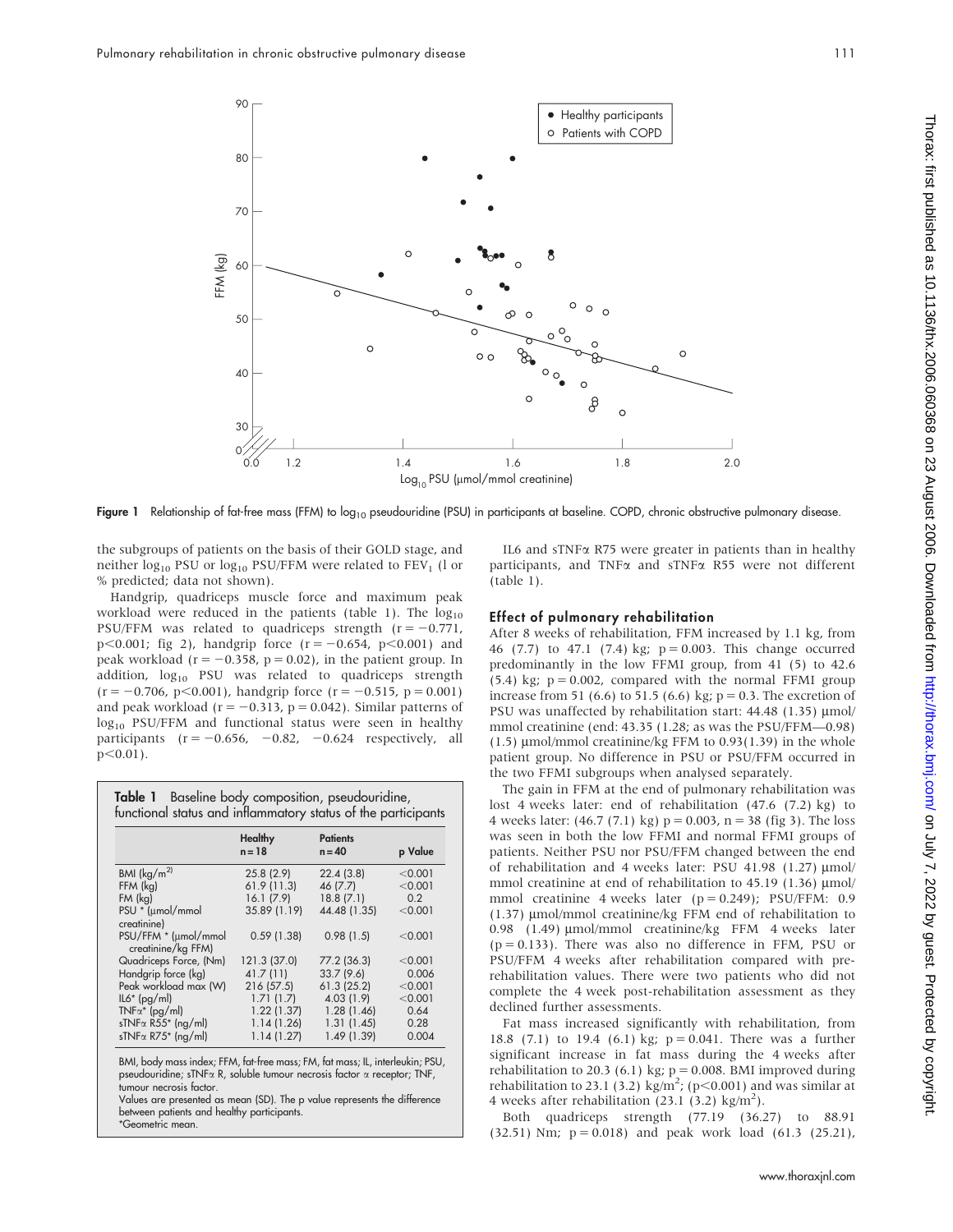

Figure 2 Relationship of quadriceps strength to log<sub>10</sub> pseudouridine (PSU)/fat free mass (FFM) in all participants at baseline. COPD, chronic obstructive pulmonary disease.

71.25 (32.79) W;  $p<0.001$ ) increased in the patients after the rehabilitation programme. Handgrip force tended to improve  $(33.72 \ (9.58) \text{ to } 34.63 \ (9.61) \text{ kg}; \ p = 0.057)$ . Quadriceps and peak workload improved in the patients with a low FFMI, while only peak workload improved in the patients with a normal FFMI. The changes in markers of muscle function were not reflected by any change in PSU (Pearson's correlation,  $p > 0.05$ ).

Fifteen patients had an exacerbation of respiratory symptoms requiring either oral corticosteroids, antibiotics or both, during the 8-week period. There was no difference in the baseline or the change over the 8 weeks in PSU, circulating inflammatory mediators, FFM or muscle function in those who exacerbated and those who did not.

There was no change in the levels of any of the circulating inflammatory mediators with the rehabilitation programme— IL6, TNF $\alpha$ , sTNF $\alpha$  R55 and sTNF $\alpha$  R75 (all p $>$ 0.05), and hence were not related to change in FFM. At all time points, both IL6



Figure 3 Fat-free mass (FFM) in the 38 patients who completed the three visits.  $*p<0.05$ .

and sTNF $\alpha$  R75 in the patients were significantly greater than the health participants results.

#### **DISCUSSION**

Increased cellular protein breakdown, measured as PSU excretion, was inversely related to FFM and impaired skeletal muscle function in the upper and lower limb and reduced exercise capacity in patients with COPD regardless of the severity of lung disease. Pulmonary rehabilitation resulted in improvements in skeletal muscle function and exercise capacity, and a short-term increase in FFM, but no reduction occurred in the increased cellular protein breakdown or in the mediators of systemic inflammation.

Loss of peripheral muscle function in COPD is probably multifactorial in origin, but two key features are the loss of muscle mass and changes in muscle biochemistry.<sup>16-19</sup> Controversy remains regarding the importance of each factor, but loss of muscle mass has been related to a reduction in quality of life, exercise capacity and survival.<sup>1 2 16</sup> In our patients, there was a direct relationship between FFM and skeletal muscle function at the start of rehabilitation, whereas the inverse relationship between PSU, and both FFM and skeletal muscle function suggests a potential mechanistic link between enhanced cellular protein breakdown, loss of FFM and impaired skeletal muscle function. Supporting the relevance of such a link is the similar relationship between PSU and skeletal muscle function in the healthy participants, but at a far lower level of protein breakdown, which may represent the physiological relationship between protein turnover and skeletal muscle function in health.

Although PSU excretion is widely accepted to indicate cellular protein breakdown, it only provides information on one component of the normally balanced dynamic process of protein turnover, which comprises synthesis and breakdown.<sup>7</sup> <sup>8</sup> The interpretation of the lack of change from preintervention values in PSU excretion after 8 weeks of pulmonary rehabilitation and 4 weeks later, needs to be considered with caution. It suggests that the level of cellular protein breakdown was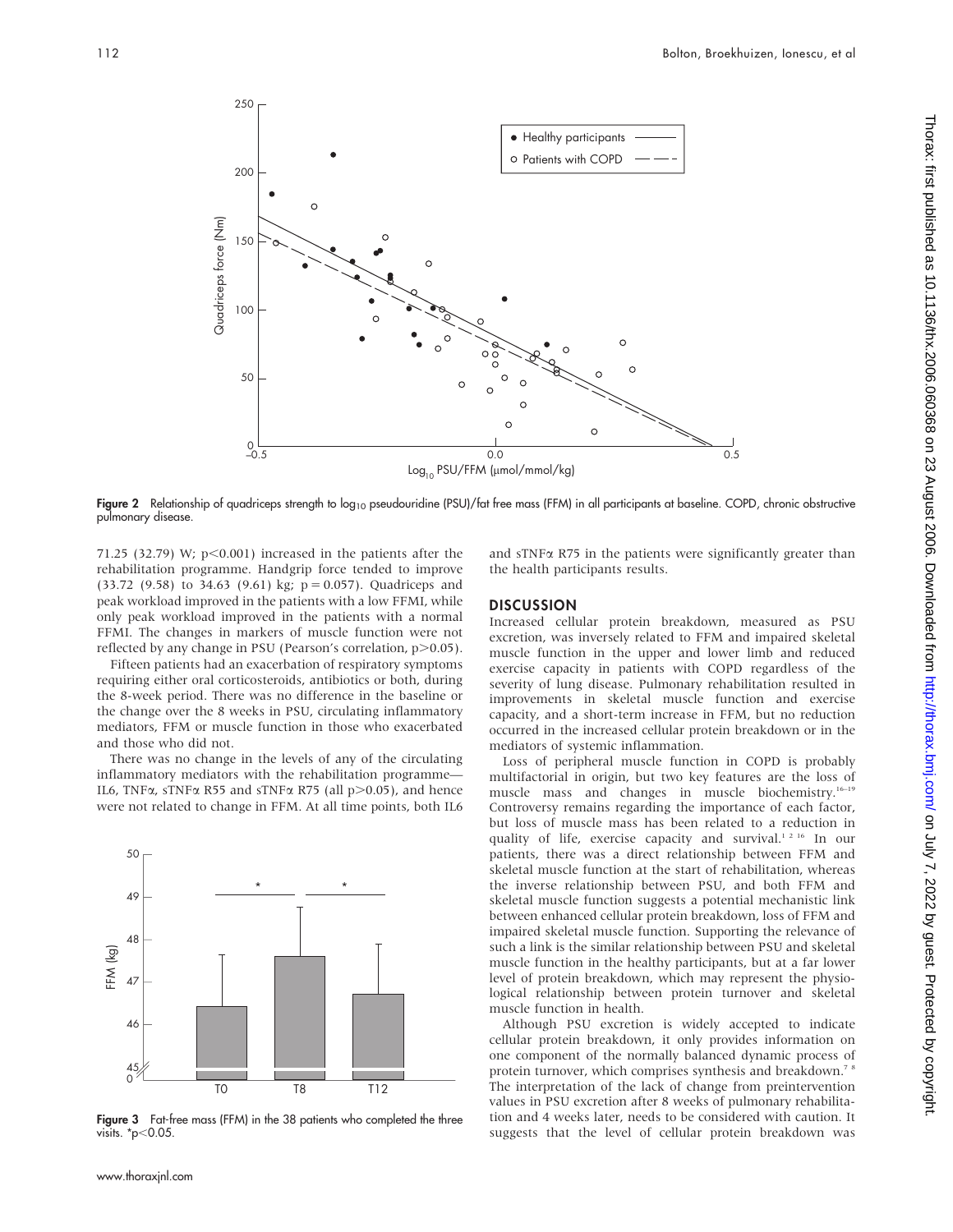unchanged, although there was an increase in total FFM between the beginning and end of pulmonary rehabilitation, with a subsequent reduction in FFM to preintervention levels 4 weeks after the end of pulmonary rehabilitation.

The pulmonary rehabilitation programme used was of moderate to high intensity and incorporated both endurance and strength training for skeletal muscle, which act as an anabolic stimulus and might be expected to reduce cellular protein breakdown if enhanced proteolysis was purely due to physical deconditioning. As shown by the persistently increased mediators of systemic inflammation and PSU, there was no modification of the protein catabolic state in our patients during the rehabilitation programme, although protein synthesis may have been augmented by the pro-anabolic effect of muscle reconditioning and nutritional supplementation during pulmonary rehabilitation, leading to improvements in skeletal muscle mass and function. This pro-anabolic stimulus would have been lost after the cessation of pulmonary rehabilitation when patients may have returned to their usual levels of physical activity, which in the presence of a continued high level of protein breakdown led to the fall in the FFM we recorded. However, this interpretation remains speculative as we did not measure the rate of protein synthesis and hence turnover.

In COPD, the protein catabolic state is probably driven by factors other than just the normal homoeostatic balance between synthesis and breakdown, including sustained systemic inflammation, which was not attenuated by the pulmonary rehabilitation programme described here, and changes in the balance of pro-anabolic to pro-catabolic hormones, as well as the effects of progressive pulmonary disease.3 6 37 38 Thus, persistent systemic inflammation and increased excretion of PSU may partly explain the loss of the FFM gain 4 weeks after the cessation of the rehabilitation programme, when any pro-anabolic stimulus was removed. These data indicate continuous increased protein breakdown in COPD, which is similar to the reports in cystic fibrosis, which could confound the long-term effects of pulmonary rehabilitation on FFM.15

The determination of body composition showed both a gain in FFM during rehabilitation and a progressive gain in fat mass throughout the study period. The loss of FFM after the rehabilitation programme ended was blinded by the unchanged BMI, which was maintained because of the further fat mass gain in the post-rehabilitation period. The loss of FFM represents preferential loss of this tissue compared with maintenance of fat mass as reported in COPD previously.<sup>1-3</sup> The sustained increase in fat mass may represent the continued nutritional aspects of the rehabilitation programme, and emphasises the need to determine the nature of body composition change, not only BMI, during interventions such as pulmonary rehabilitation.

Systemic inflammation has been repeatedly shown in patients with stable COPD and was reconfirmed in this study.<sup>3 6 37 38</sup> Despite the view that inflammation is a factor in the catabolic drive in COPD, we did not find a relationship between the systemic inflammatory mediators and PSU. This could be due to a low power for this study to detect this relationship, although the study was adequately powered to detect a 10% change in PSU (power 0.8, significance 0.05). Alternatively, the cascade nature of the cytokines and their synergistic interplay, or the fact that cytokines produced in skeletal muscle may be more closely related to muscle protein breakdown than circulating levels, may be independent factors.39 Our finding emphasises the unclear relationship between systemic inflammation and the catabolic state in COPD, which seems less clear-cut than in cystic fibrosis or chronic heart failure.<sup>15 40</sup>

#### Limitations of the study

The use of PSU to assess protein breakdown could be criticised because it has not been specifically validated against protein turnover in COPD, although changes in PSU were closely related to amino acid turnover in children receiving growth hormone treatment.<sup>9</sup> In rheumatoid arthritis and lung cancer, changes in PSU have followed intervention and have paralleled clinical responses.13 41 However, determination of PSU excretion has the advantages that it is neither metabolised further nor reused by the body, can be applied to a large population, and unlike other non-invasive measures such as 3-methylhistidine, does not require dietary limitations, which make it impractical for clinical studies where dietary restriction would be counterproductive or unethical.<sup>10-12</sup> Similarly, there was no control group to this study as we thought it was unethical to withhold pulmonary rehabilitation to patients who had been deemed to benefit from this proved treatment option. A small number were receiving oral corticosteroids, which is likely to diminish peripheral muscle function benefit from rehabilitation, as well as alter body composition. However, this mix of patients is typical of a pulmonary rehabilitation programme for this severity of COPD.

In summary, in patients with COPD undergoing pulmonary rehabilitation, we determined direct relationships between FFM and skeletal muscle function, and indirect relationships between both measures and PSU, an indicator of cellular protein breakdown. The pro-anabolic stimulus of this pulmonary rehabilitation programme improved skeletal muscle function and increased the FFM, although the effect on FFM was short lived. This is possibly because of the unopposed persisting catabolic elements of cellular protein breakdown or systemic inflammation that are not attenuated by pulmonary rehabilitation. The need to consider long-term changes in health lifestyle is highlighted in this study and encourages future research to identify the optimal components of a rehabilitation programme to achieve and maintain muscle mass and function.

#### Authors' affiliations .......................

Charlotte E Bolton\*, Alina A Ionescu, Lisette S Nixon, Dennis J Shale, Department of Respiratory Medicine, Wales College of Medicine, Cardiff University, Academic Centre, Llandough Hospital, Vale of Glamorgan, Cardiff, UK

Roelinka Broekhuizen\* , Emiel F M Wouters, Annemie M W J Schols, Department of Respiratory Medicine, University Hospital Maastricht, Maastricht, The Netherlands

\*These authors contributed equally to this work.

Funding: This study was supported by the British Lung Foundation (P01/7), GlaxoSmithKline (UK/NL), AstraZeneca (UK), Numico Research (The Netherlands), Capricorn (funded by Welsh Assembly Government) and European Union Grant QLK6-CT-2002-02285.

Competing interests: DJS has received research grants from AstraZeneca and GlaxoSmithKline. AMWJS has received research grants from GlaxoSmithkline and Numico Research. EFMW serves as a consultant to GlaxoSmithKline (GSK) and is a member of the scientific advisory board for GSK. He received lecture fees and research grants between 2001 and 2004 from GSK.

Written informed consent was obtained from all subjects, and the ethical review board of the University Hospital Maastricht approved the study.

#### **REFERENCES**

- 1 Schols AM, Broekhuizen R, Weling-Scheepers CA, et al. Body composition and mortality in chronic obstructive pulmonary disease. Am J Clin Nutr 2005;82:53–9.
- 2 Shoup R, Dalsky G, Warner S, et al. Body composition and health-related quality of life in patients with obstructive airways disease. Eur Respir J 1997;10:1576–80.

Thora

| Th) r3V: first n: hirsh as 10 11 126.#FV 2006 060268 an 23 Ailaiset 2006. Devinioadad from F#n:/#FarmsV Fmianm/ /<br>ואו פיינו האינו וייסטורי הייסטורי הייסטורי המאמיני האינו האינו האינו האינו האינו האינו האינו האינו האינו האינו |
|-------------------------------------------------------------------------------------------------------------------------------------------------------------------------------------------------------------------------------------|
|                                                                                                                                                                                                                                     |
|                                                                                                                                                                                                                                     |
|                                                                                                                                                                                                                                     |